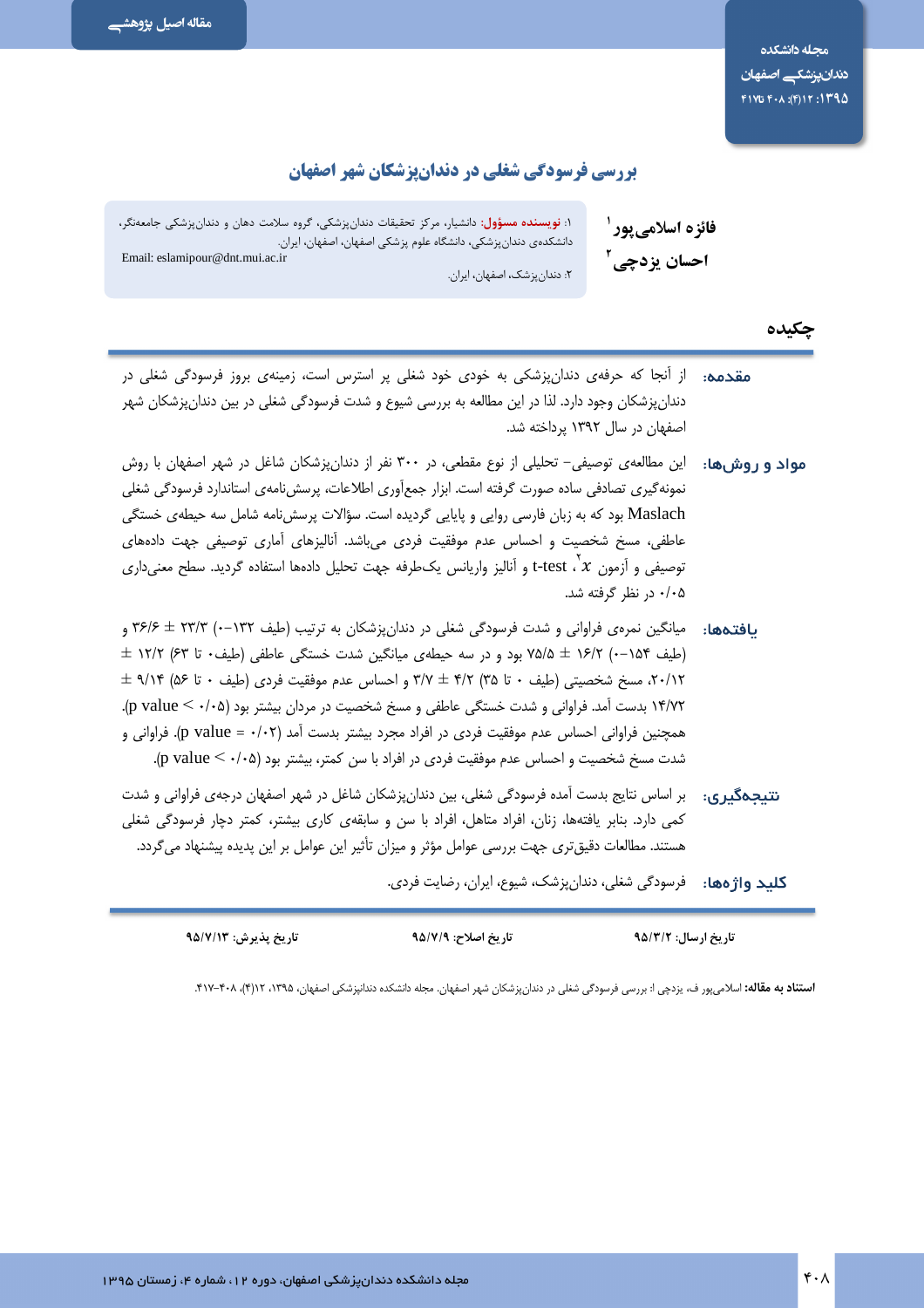#### مقدمه

در جامعهی بشری امروزی کار و حرفهای که هر فرد به آن اشتغال دارد، یکی از مهمترین فعالیتهای زندگی وی را تشکیل میدهد و هر فرد از نظر سلامت روانی و عزت نفس نیاز دارد که از حرفهای که در آن مشغول است راضی باشد. اما یکی از مسایلی که هر فرد را در حیطهی کاری او تهدید می کند، استرس شغلی ناشی از فشارهای روانی محیط کار است (١).

پژوهشهای متعددی نشان داده است که استرس شغلی می تواند باعث ایجاد بیماری در کارکنان شود. بنابراین بیماریهای روانی ناشی از استرسهای شغلی و محیط شغلی و همچنین فرسودگی ناشی از این استرس در افراد می تواند بر نحوهی کارکرد این افراد تأثیرگذار باشد. بسیاری از نتایج یژوهشی نشان میدهد که واکنش افراد در مقابل این فشارها به صورت نارضایتی، کاهش کارایی، غیبت از کار، ترک کار و حتی بیماری ظاهر شود (۴-۲). یکی از واکنشهای شناخته شدهی انسان نسبت به فشارهای مرتبط با شغل، یدیدهی فرسودگی شغلی (Job Burnout) است. در حقیقت فرسودگی شغلی یک نشانهی روانشناختی، پاسخ ممتد به فشارهای مزمن فردی و عاطفی موجود در محیط کار است و شامل سه زیرسازهی فرسودگی عاطفی، تھی شدن از ویژگیهای شخصیتی و کاهش احساس موفقیت فردی است (۵). شاغلان حرفههای پزشکی و دندانپزشکی به علل متعدد در معرض فرسودگی شغلی قرار دارند. مطالعات وسیع حکایت از آن دارد که فرسودگی شغلی موجبات کاهش در کیفیت خدمات که به وسیلهی دندانپزشکان ارایه میشود را فراهم آورده و به عنوان عاملي براي ترک کار، غيبت و ناخوشنودي از زندگي، تضعیف روحیه و کاهش اعتماد به نفس، کاهش مسؤولیتپذیری و تضعیف کارآمدی در این افراد شناخته  $(\theta - \theta)$  مي شو د

در کا,، تحقیقات نشان داده است محیط کار و مسایل روانی مربوط به محیط کار در حرفهی دندان یزشکان نقش

بسزایی دارد. از آنجا که حرفهی دندانپزشکی به خودی خود شغلی پر استرس است، این استرس میتواند تأثیرات روانی و فیزیکی مؤثری بر دندانپزشکان داشته باشد (۶، ۷، ۰۱۱–۹). از آنجا که دندانپزشکان ساعات طولان<sub>ی</sub> و انرژی زیادی را صرف ارایهی خدمات به مراجعین میکنند، به علت مقتضیات شغلی مانند دقت زیاد ضمن کار، کار با گروههای خاص مانند کودکان، افراد عقب افتاده و سالخورده و تماس با عوامل زیانآور مانند صدای مزاحم، ارتعاش، مواد شیمیایی، کار در وضعیتهای نامناسب بدنی برای ساعات طولانی و تماس با عوامل بیماریزا تحت فشار مضاعفی قرار میگیرند، لذا امکان کاهش کمی و کیفی خدمات دندانپزشکی ارایه شده بیشتر بوده و توسعهی فرسودگی شغلی در بین این افراد بیشتر مطرح می شود (۹، ۱۲). مطالعاتی محدود در گذشته بر میزان فرسودگی شغلی دندانپزشکان در ایران انجام شده است، از جملهی این مطالعات حسینی و همکاران (۹) در سال ۱۳۹۰ به بررسی فرسودگی شغلی در بین دندانپزشکان شهر بیرجند پرداختند و نشان دادند، میزان فرسودگی شغلی در بین دندان یز شکان عمومی و دندانپزشکان متخصص که علاوه بر درمان، به کار دیگری نظیر تدریس مشغول میباشند متفاوت است و همچنین نشان دادند فرسودگی شغلی در افراد با سن و سابقهی کار کمتر، بیشتر است. در پژوهشی دیگر روغنیزاد و همکاران (۱۳) با بررسی فرسودگی شغلی بین دندان یز شکان دانشگاه تهران در سال ۱۳۸۷ نشان دادند، فراوانی و شدت هر سه بعد فرسودگی شغلی در مقایسه با میانگینهای فرسودگی شغلی کم است. انصاری و همکاران (۱۴) نیز در مطالعهی خود بر دندانپزشکان شرکت کننده در کنگرهی سراسری دندانپزشکان سال ۱۳۸۴ نشان دادند، در کل فرسودگی شغلی در اکثر افراد مورد مطالعه کم است. جنگجو (۱۵) یژوهشی در ۱۴۵ نفر از دندان، شکان شهر کرمان در سال ۱۳۹۰ در مورد فرسودگی شغلی انجام داد و به این نتیجه رسید که شدت خستگی عاطفی و مسخ شخصیت در بیشتر افراد کم ولی شدت احساس عدم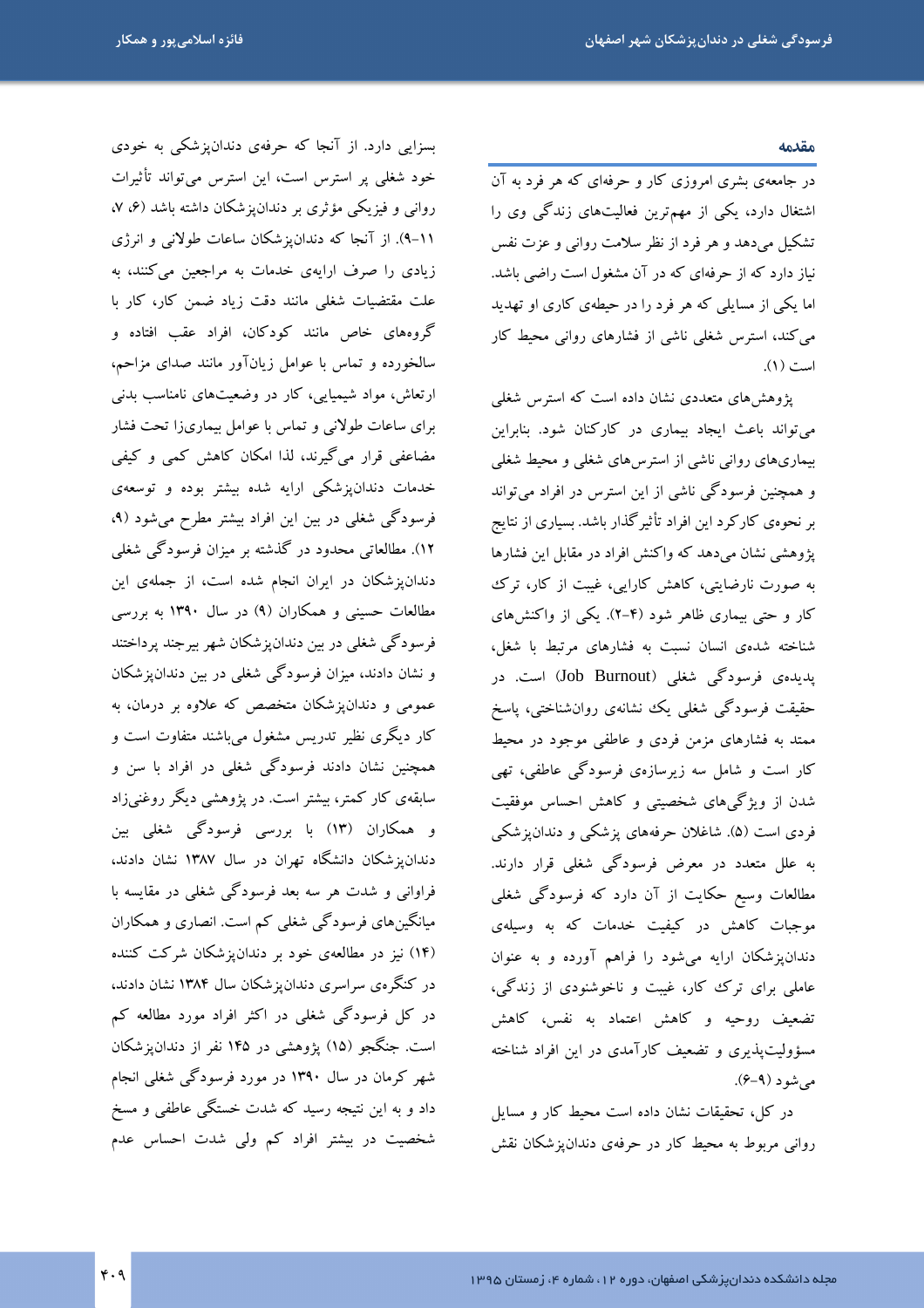موفقیت فردی در بیشتر افراد زیاد بود. در تمامی پژوهش های گذشته، تعداد افراد مورد مطالعه محدود و پژوهش بر روی گروههای خاص انجام شده بود. به دلیل اهمیت این موضوع و یافت نشدن مطالعهای در این مورد در منطقهی اصفهان لازم است مطالعات بیشتری پیرامون آن صورت گیرد، لذا ما در این تحقیق به بررسی شیوع فرسودگی شغلی در بین دندانپزشکان شهر اصفهان در سال ۱۳۹۲ پرداختیم تا بتوان از این اطلاعات در جهت ارتقای سلامت شغلی و همچنین بهبود ارایهی خدمات بهداشتی و درماني توسط اين گروه به جامعه استفاده نمود.

### مواد و روشها

این مطالعهی توصیفی- تحلیلی از نوع مقطعی، در جمعیت ۱۲۰۰ نفری دندانپزشکان عمومی سطح شهر اصفهان در سال ۱۳۹۲ در یک دورهی شش ماهه انجام گرفت. حجم نمونه با اطمینان ۹۵ درصد و دقت ۰/۰۵، (۳۰۰ نفر) تعیین گردید. فعال بودن دندانپزشک در حرفهی دندانپزشکی و همچنین داشتن رضایت، معیار ورود جهت شرکت در مطالعه بود. دندانیزشکان به روش نمونهگیری تصادفی آسان از روی لیست دندانپزشکان شهر اصفهان، موجود در نظام پزشکی به کمک جدول اعداد تصادفی انتخاب گردیدند. در صورت عدم تمایل افراد انتخاب شده یا شاغل نبودن آنها، مجدداً با استفاده از جدول اعداد تصادفی فرد دىگرى جاىگزىن گردىد.

ابزار جمع آوری اطلاعات، پرسشنامهی استاندارد فرسودگی شغلی طراحی شده توسط Maslach و همکاران (۵) بود که نسخهی فارسی آن نیز توسط اکبری و همکاران در سال ۱۳۹۰ روایی و پایایی آن ثبت گردیده است (۱۶). این پرسشنامه شامل ۲۲ گویه جهت بررسی فراوانی و شدت سه بعد فرسودگی عاطفی، تھی شدن از ویژگیهای .<br>شخصیتی و کاهش احساس موفقیت فردی بود. فراوانی و شدت در هر گویه با استفاده از درجهبندی انجام شده تعیین شد. درجهبندی فراوانی از ۰= هرگز تا ۶ = هر روز و

درجهبندی شدت از ۰ = خیلی کم تا ۷ = خیلی زیاد بود. فرسودگی عاطفی که مربوط به احساس خستگی عاطفی ناشی از کاهش منابع عاطفی و احساسی فرد است شامل ۹ گویه با طیف نمره از ۰ تا ۵۴ برای فراوانی و ۰ تا ۶۳ برای شدت این مشکل منظور گردید. ۵ گویهی تهی شدن از ویژگیهای شخصیتی که واکنش منفی، بی|حساسی و بیش از حد بی طرفانه بودن دندانپزشکان به مراجعین را نشان می دهد، با طیف نمره از ۳۰ تا ۳۰ برای فراوانی و ۰ تا ۳۵ برای شدت، مشخص شد و در آخر ۸ گویه جهت هماهنگی با سایر حیطهها موفقیت فردی را نشان می<mark>دهد. سؤالات</mark> حیطهی احساس موفقیت فردی همگی به دلیل مثبت بودن سؤالها کددهی معکوس شده و نشانگر احساس عدم موفقیت فردی گردید که به کاهش احساس موفقیت و دستاوردهای موفقیتآمیز در فرد اشاره دارد. طیف فراوانی این حیطه از ۰ تا ۴۸ و طیف شدت از ۰ تا ۵۶ در نظر گرفته شد. نحوهی امتیازدهی در هر یک از حیطهها بر اساس .<br>نمره ی بدست آمده در سه سطح کم، متوسط و شدید چه در مورد فراوانی و چه در مورد شدت بر اساس یژوهش های گذشته طبقهبندی گردید (۹) (جدول ۱). افراد مورد مطالعه به صورت مراجعه به مطب و حضوری ملاقات شده و پرسشنامهها در محل کار به آنها تحویل داده و پس از ۳–۵ روز جهت جمع آوري به مطبها مراجعه گرديد.

تحلیل آماری با استفاده از نرمافزار آماری SPSS (version 18, SPSS Inc., Chicago, IL) ١٨ ( صورت پذیرفت. از روش آماری توصیفی جهت دادههای توصیفی و آزمون x′، t-test و آنالیز واریانس یکءطرفه جهت آنالیز تحلیلی دادهها در سطح معنیداری ۰/۰۵ استفاده گر دبد.

#### بافتهها

این مطالعه با میزان پاسخدهی صد در صد در ۳۰۰ نفر از دندان یز شکان شاغل در شهر اصفهان در سال ۱۳۹۲ انجام شد. میانگین سنی افراد ۹/۲ ± ۳۹/۲۳ سال، میانگین سابقهی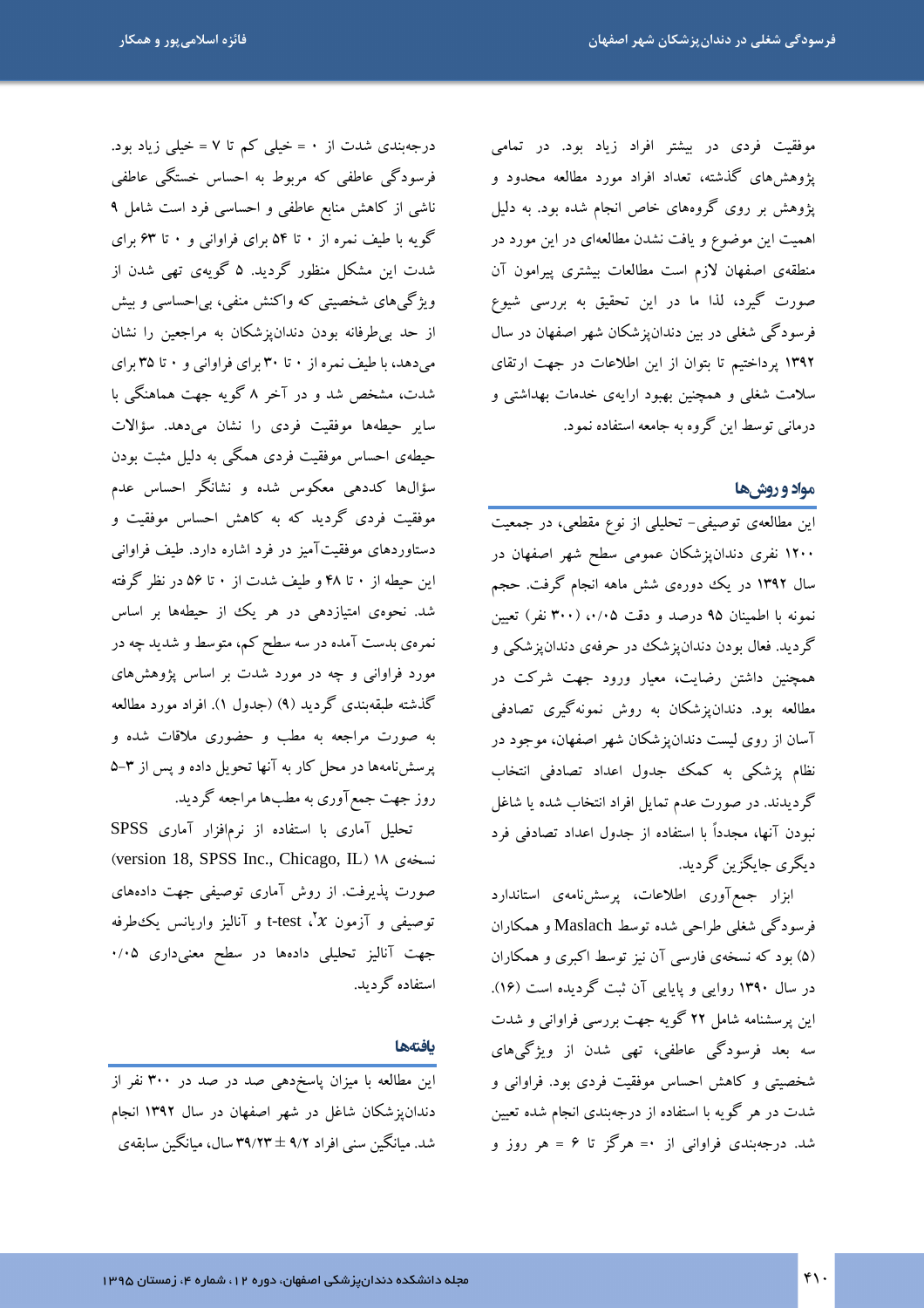| نمرهى شدت             | نمرهي فراواني             | ميزان | ابعاد فرسودگی       |
|-----------------------|---------------------------|-------|---------------------|
| $\leq$ 70             | $\leq$ 1Y                 | كم    | فرسودگی عاطفی       |
| ۳۶-۳۹                 | $11 - 59$                 | متوسط |                     |
| $\geq r$ .            | $\geq r$ .                | شديد  |                     |
| $\leq$ $\epsilon$     | $\leq \Delta$             | کم    | تھی شدن از ویژگیهای |
| $Y-Y$                 | $9 - 11$                  | متوسط | شخصیتی              |
| $\geq$ 14             | $\geq$ 12                 | شديد  |                     |
| > 7.                  | $\tau$ $\tau$             | كم    | عدم موفقيت فردى     |
| $Y - f$               | ۳۴-۳۹                     | متوسط |                     |
| $\leq \mathfrak{r}$ . | $\mathfrak{r} \cdot \geq$ | شدید  |                     |

جدول ۱: نحوهی امتیازبندی هر یک از گویههای فرسودگی شغلی

کاری ۸/۸ ± ۱۳/۳ سال و میانگین تعداد روز کاری در هفته ۱ ± ۵ روز بود. جدول ۲ خصوصیات دموگرافیک این افراد را نشان مے دھد.

در این مطالعه، بیشترین فراوانی افراد در هر سه حیطهی فرسودگی چه از لحاظ فراوانی، چه از لحاظ شدت در مقیاس اندازهگیری شده، کم بود ( نمودار ۱، ۲).

میانگین نمرهی فراوانی خستگی عاطفی (۰ تا ۵۴) ۱۲/۲۳ ± ۲۰/۱۲، مسخ شخصیتی (۰ تا ۴۰/۱۹ ± ۳/۷۲ و احساس عدم موفقیت فردی (۰ تا ۴۸) ۱۴/۷۲ ± ۱۴/۷۲ بدست آمد. مقایسهی میان میانگین نمرهی فراوانی و شدت ابعاد سه گانه ي فرسو دگي شغلې دندان يز شکان موړد مطالعه، بر اساس متغیرهای دموگرافیک افراد با استفاده از آزمون آنالیز آماری t-testو ANOVA انجام شد.

در مورد فراوانی در حیطهی خستگی عاطفی در مردان بطور معنیدار بیش از زنان بود (p value = ۰/۰۱) و در حیطهی مسخ شخصیت فراوانی مردان (p value < ./...) و افراد کمتر از ۴۰ سال (۱۰۳ = p value) و همچنین افراد با سابقهی کاری کمتر از ۵ سال (p value = ۰/۰۲) بطور

معنیداری بالاتر بود. در حیطهی احساس عدم موفقیت فردی نیز فراوانی افراد مجرد (p value = ۰/۰۲) و افراد کمتر از ۴۰ سال (p value < ۰/۰۰۱) و افراد با سابقهی  $p \leq (1 + 1)$ کاری زیر ۱۵ سال بطور معنیداری بیشتر بود ( $\star$  حدول) (value

در مورد شدت در حیطهی خستگی عاطفی، این شدت  $p = \cdot / \cdot \cdot \cdot$ بطور معنیداری در مردان بیش از زنان بود value). در حیطهی مسخ شخصیت شدت در مردان (۰/۰۰۱ > p value) و همچنین در افراد با سن کمتر از ۴۰ سال (p value = ۰/۰۱۸) و یا سابقهی کاری کمتر از ۵ سال، بطور معنی داری بالاتر بود (۰/۱۵ = p value). در حیطهی عدم احساس موفقیت فردی شدت در افراد با سن کمتر از ۴۰ سال (p value < ۰/۰۰۱) و یا سابقهی کاری کمتر از ۵ سال به طور معنىدارى بيشتر بود (p value <  $\cdot$ / (حدول ۴).

میانگین سابقهی کار نیز در مردان به صورت معنیداری از زنان بیشتر بود (۱۴/۰۱۴ = p value) همچنین تعداد روزهای کاری نیز در مردان بیشتر گزارش گردید (p value < ۰/۰۰۱).



نمودار ۱: توزیع فراوانی نسبی میزان فرسودگی شغلی به تفکیک ابعاد سهگانهی آن در دندانپزشکان شهر اصفهان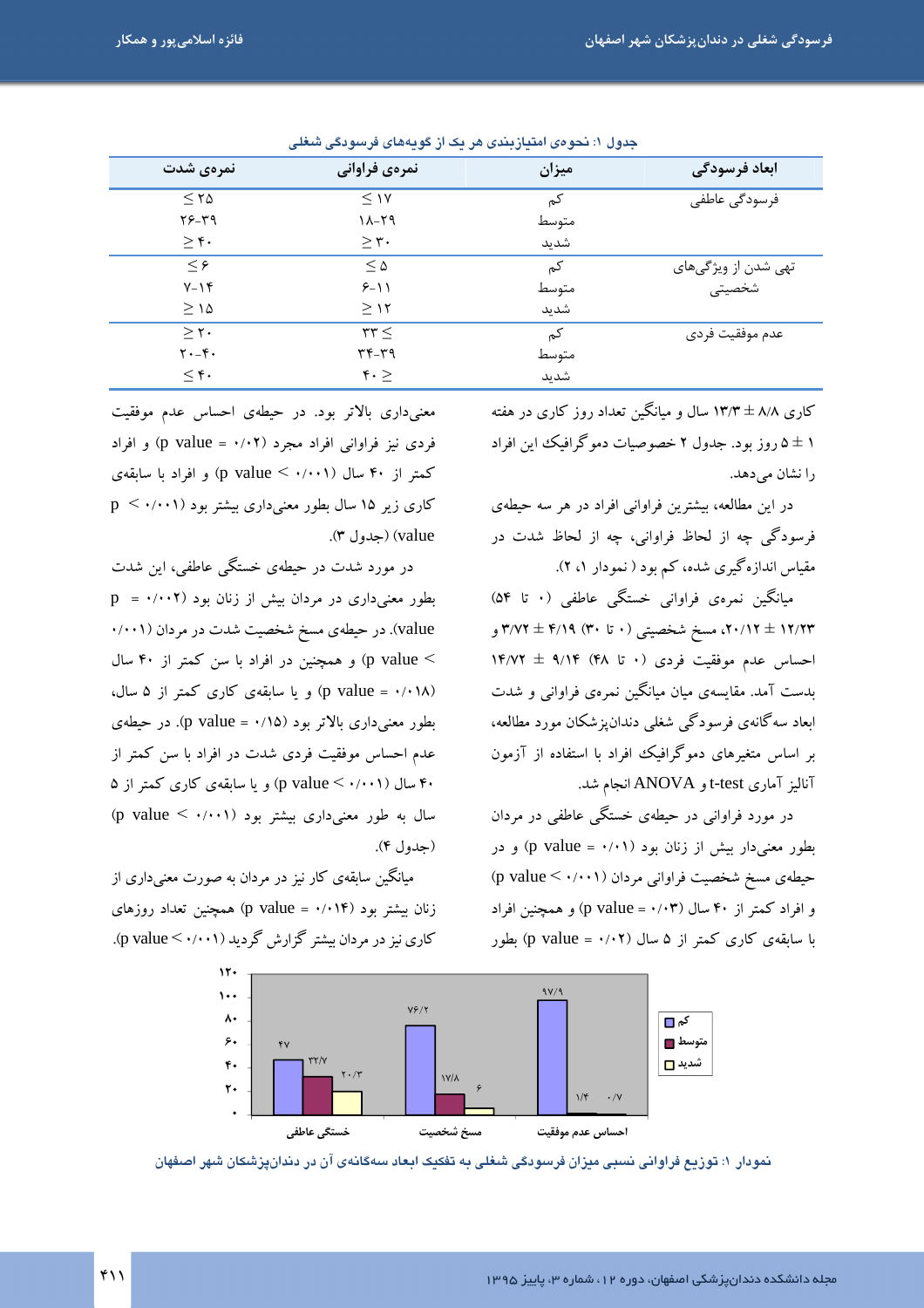

.<br>دمودار ۲: توزیع شدت دسبی میزان فرسودگی شعلی به تفکیک ابعاد سهگادهی آن در دندانپزشکان شهر اصفهان

|                          | -----             | $\sim$ $\sim$ $\sim$ $\sim$ $\sim$ | $  -$              |
|--------------------------|-------------------|------------------------------------|--------------------|
| در صد                    | فراواني           | شاخص آماری                         |                    |
| $\Delta f/\epsilon$      | ۱۵۴               | زن                                 | جنسيت              |
| $f\Delta/f$              | 15 <sub>A</sub>   | مرد                                |                    |
| $\tau\tau/\tau$          | ۶۵                | مجرد                               | وضعيت تأهل         |
| $YY/\cdot$               | ۲۱۶               | متاهل                              |                    |
| $\Delta$ 9/ $\epsilon$   | ۱۶۸               | کمتر از ۴۰                         | سن (سال)           |
| $f \cdot / f$            | 11f               | بیشتر از ۴۰                        |                    |
| $Y\Delta/F$              | ٧٢                | کمتر از ۵ سال                      | سابقەي كار (سال)   |
| YY/Y                     | ۱۰۶               | $9 - 10$                           |                    |
| T5/Y                     | $\eta \cdot \tau$ | بیشتر از ۱۵                        |                    |
| 19/2                     | ۵۵                | ۰-۴ روز                            | روزهای کار در هفته |
| $\lambda \cdot / \Delta$ | ٢٢٧               | بالای ۴ روز                        |                    |

|  |  | جدول ۲: توزیع فراوانی جنس، وضعیت تأهل، سن، سابقهی کار و تعداد روز کاری در هفته |  |  |
|--|--|--------------------------------------------------------------------------------|--|--|
|  |  |                                                                                |  |  |

جدول ۳: مقایسهی میانگین نمرهی فراوانی ابعاد سهگانهی فرسودگی شغلی دندانپزشکان مورد مطالعه برحسب متغیرهای دموگرافیک آنها

| عدم موفقيت فردي<br>ميانگين ± انحراف معيار                   | مسخ شخصيت<br>ميانگين ± انحراف معيار                   | خستگی عاطفی<br>ميانگين ± انحراف معيار    | متغير           |                                |
|-------------------------------------------------------------|-------------------------------------------------------|------------------------------------------|-----------------|--------------------------------|
| $11/\lambda$ ۳ ± $\lambda/\lambda$ ۴                        | $f/\Delta\lambda \pm \Delta/1V$                       | $YY/IV \pm 11/17$                        | مر د            | حنسيت                          |
| $17/54 \pm 9/29$                                            | $Y/\lambda Y \pm Y/\lambda$ 9                         | $1\lambda/T9 \pm 17/\lambda9$            | زن              |                                |
| .7981                                                       | $\cdot/\cdot\cdot$ \ $\ast$                           | $\cdot/\cdot \setminus \cdot$ *          | p value*        |                                |
| $17/57 \pm V/47$                                            | $\Upsilon/\Upsilon \pm \Upsilon/9$                    | $Y \cdot   Y \in \pm Y   \Delta$ .       | مجر د           | وضعيت تأهل                     |
| $15776 \pm 900$                                             | $\Gamma/V\Delta \pm \Gamma/\Delta\Gamma$              | $Y \cdot$ / $Y \pm 11$ / $AY$            | متأهل           |                                |
| $\cdot$ / $\cdot$ $\uparrow$ $\ast$                         | $\cdot/\lambda\cdot$ 9                                | ۱۴۵۶                                     | p value         |                                |
| $15/7$ $+ 1.1$                                              | $f/\lambda \pm f/f$ .                                 | $19/19 \pm 17/19$                        | کمتر از ۴۰      | سن (سال)                       |
| $\cdot$ / $\cdot$ $\vee$ $\pm$ $\vee$ $\uparrow$ $\uparrow$ | $\mathbf{y}/\mathbf{y} \pm \mathbf{y}/\mathbf{y}$     | $\gamma \cdot 15 \times 10^{-15}$        | بیشتر از ۴۰     |                                |
| $\cdot/\cdot\cdot$ \ $\ast$                                 | $\cdot/\cdot7$ *                                      | $\cdot$ /۶۷۸                             | p value         |                                |
| $10/55 \pm 9/55$                                            | $f/f \cdot \pm f/\lambda$                             | $1\lambda/17 \pm 9/97$                   | کمتر از ۵ سال   | سابقەي كار (سال)               |
| $17/FV \pm 1.17$                                            | $f/Y \pm f/Y$                                         | $Y \cdot 191 + 1011Y$                    | ۶ـ ۱۵ سال       |                                |
| $9/Nf \pm V/77$                                             | $\gamma/\gamma \pm \gamma/\gamma$                     | $Y \cdot / Y \cdot \pm 1 \cdot / \tau Y$ | بیشتر از ۱۵ سال |                                |
| $\cdot/\cdot\cdot$ \ $\ast$                                 | $\cdot$ / $\cdot$ $\uparrow$ $\uparrow$ $\ast$        | .1999                                    | p value         |                                |
| $15/19 \pm 1.79$                                            | $\Gamma/\Gamma$ $\neq$ $\Gamma$ / $\epsilon$ $\gamma$ | $1Y/\lambda\Delta \pm 1.75$              | ۱_۴ روز         | <sub>ر</sub> وزهای کار در هفته |
| $15/F \cdot \pm 9/0.1$                                      | $\mathbf{r}/\mathbf{v}$ $\pm$ $\mathbf{r}/\mathbf{v}$ | $Y \cdot 199 \pm 11197$                  | بالای ۴ روز     |                                |
| $\cdot$ /٢٣ $\cdot$                                         | .179.                                                 | .1119                                    | p value         |                                |

\* در سطح p value < ٠/٠٥ معنىدار است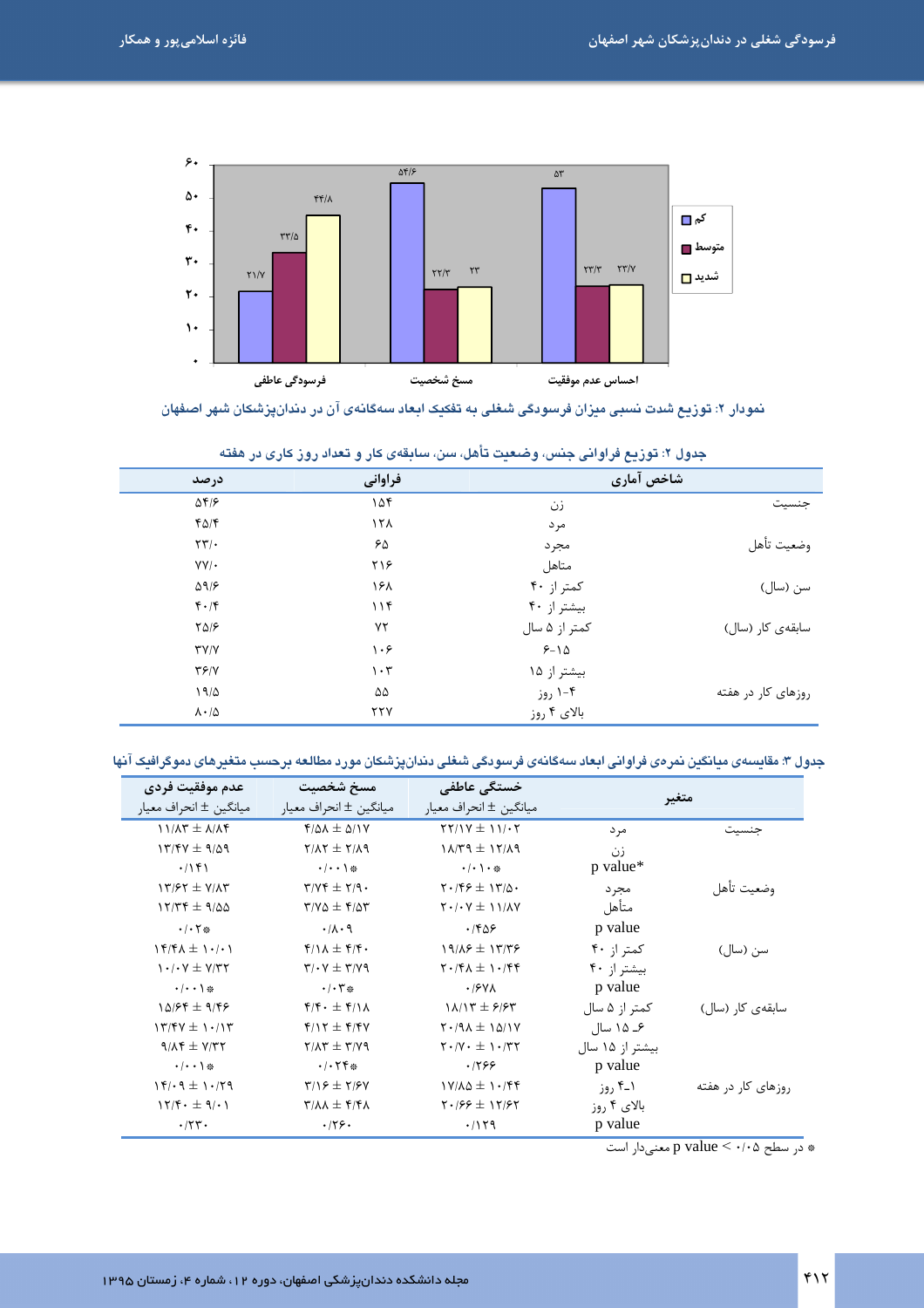|                                   |                                                     | دموگرافیک آنها                                                 |                      |                    |
|-----------------------------------|-----------------------------------------------------|----------------------------------------------------------------|----------------------|--------------------|
| عدم موفقيت فردي                   | مسخ شخصيت                                           | خستگی عاطفی                                                    |                      | متغير              |
| ميانگين ± انحراف معيار            | ميانگين ± انحراف معيار                              | ميانگين ± انحراف معيار                                         |                      |                    |
| $10/-7 \pm 1.777$                 | $\lambda$ /۴۹ $\pm$ ۶/۵۱                            | $Y9/\lambda$ $1 \pm 11/\tau$                                   | مر د                 | حنسىت              |
| $15/59 \pm \Lambda$ /             | $\Delta$ /97 ± $\epsilon$ /17                       | $Yf/\lambda\lambda \pm Yf/\lambda$                             | زن                   |                    |
| .7546                             | $\cdot/\cdot\cdot$ \*                               | $\cdot$ / $\cdot$ $\cdot$ $\tau$ <sup>*</sup>                  | p value <sup>®</sup> |                    |
| $1\Delta/Y\Lambda \pm Y/\gamma Y$ | $9/5 + \Delta$                                      | $Y9/91 \pm 10/17$                                              | مجر د                | وضعيت تأهل         |
| $15/77 \pm 9/41$                  | $Y/Y \cdot \pm \frac{\epsilon}{\lambda}$            | $TY/Y\Lambda \pm Y/\Delta$                                     | متأهل                |                    |
| $\cdot$ / $\cdot$ $\wedge$ 9      | $\cdot$ / Y \ 9                                     | .77Y                                                           | p value              |                    |
| $19/97 \pm 9/79$                  | $Y/AY \pm 9/YP$                                     | $Y\Lambda/Y\Lambda \pm Y' \Delta Y$                            | کمتر از ۴۰           | سن (سال)           |
| $11/A$ $\neq$ $A/\cdot$ $\tau$    | $\Delta$ /9Y $\pm$ $\Delta$ /YY                     | $Y$ $/ \Delta \Lambda \pm Y$                                   | بیشتر از ۴۰          |                    |
| $\cdot/\cdot\cdot$ \*             | $\cdot/\cdot\setminus\wedge^*$                      | $\cdot$ / $\Delta$ YA                                          | p value              |                    |
| $1Y/F. \pm 9/77$                  | $\lambda/\lambda\Delta \pm \epsilon/\lambda\lambda$ | $Y9/29 \pm 1.409$                                              | کمتر از ۵ سال        | سابقەي كار (سال)   |
| $10/N + 9/81$                     | $9/AA \pm 9/99$                                     | $Y\Lambda/F9 \pm 1999$                                         | ۱۵_۶ سال             |                    |
| $11/57 \pm 1/57$                  | $9.57 \pm \frac{\lambda}{\Delta}$                   | $TY/TY \pm 11/99$                                              | بیشتر از ۱۵ سال      |                    |
| $\cdot$   $\cdot$ \*              | $\cdot$   $\wedge$ $\wedge$ $\uparrow$              | .7119                                                          | p value              |                    |
| $1\Delta/T1 \pm \Lambda/Tf$       | $Y/\cdot Y = 5/20$                                  | $\Upsilon f/\Upsilon \cdot \pm 1\Upsilon/1\Upsilon$            | ۱_۴ روز              | روزهای کار در هفته |
| $15/29 \pm 9/79$                  | $Y/\cdot \eta \pm \frac{\epsilon}{\gamma}$          | $\gamma \gamma/\gamma \Lambda \pm \gamma \gamma/\gamma \Delta$ | بالای ۴ روز          |                    |
| $\cdot$ /9 $\cdot$ )              | .117 <sub>A</sub>                                   | .1.54                                                          | p value              |                    |

جدول ۴: مقايسه ى ميانگين نمر مى شدت ابعاد سەگانەى فرسودگى شغلى دندان يزشكان مورد مطالعه برحسب متغيرهاى

\* در سطح p value < ٠/٠٥ معنىدار است.

بحث

فرسودگی شغلی در حرفهی دندان یزشکی به علت استرس زا بودن این حرفه و مقتضیات خاص شغلبی آن مطرح بوده و بررسی آن جهت افزایش کیفیت و عمر کاری دندان يز شكان سبار حايز اهميت است (۶، ۹).

در این مطالعه فراوانی و شدت فرسودگی شغلی در سه بعد خستگی عاطفی، تھی شدن از ویژگیهای شخصیتی و احساس عدم موفقیت فردی دندانپزشکان شاغل در شهر اصفهان مورد بررسی قرار گرفت. توزیع فراوانی خستگی عاطفی، مسخ شخصیت و احساس عدم موفقیت فردی در اکثر افراد کم بود. مطابق با مطالعهی اخیر، در مطالعهی حسینی و همکاران (۹) بر روی دندانپزشکان بیرجندی نیز نشان داده شد که بیشترین درصد افراد، فراوانی خستگی عاطفی کمی دارند، ولی بر خلاف مطالعهی حاضر، حسینی و همکاران (۹) نشان دادند، مسخ شخصیت و احساس عدم

موفقیت فردی در اکثر افراد زیاد است. شاید دلیل اختلاف این دو مطالعه، تفاوت در تعداد افراد مورد مطالعه و یا بزرگتر بودن شهر اصفهان نسبت به شهر بیرجند باشد. شاید به دلیل کوچکتر بودن شهر و محیط کاری و برآورده نشدن انتظاراتی که افراد موفق در حیطهی کاری از خود دارند، احساس عدم موفقیت فردی در این افراد بیشتر دیده شده است.

روغنیزاد و همکاران (۱۳) نیز در مطالعهی خود در میان دندانپزشکان دانشگاه تهران در سال ۱۳۸۷ نشان دادند، فراوانی و شدت هر سه بعد فرسودگی شغلی در اکثر افراد کم است. این نتایج با مطالعهی حاضر همسویی دارد. انصاری و همکاران (۱۴) نیز در مطالعهی خود بر دندانپزشکان شرکت کننده در کنگرهی سراسری دندانپزشکان در سال ۱۳۸۴ نشان دادند، مسخ شخصیت و احساس عدم موفقیت فردی در اکثر افراد کم است.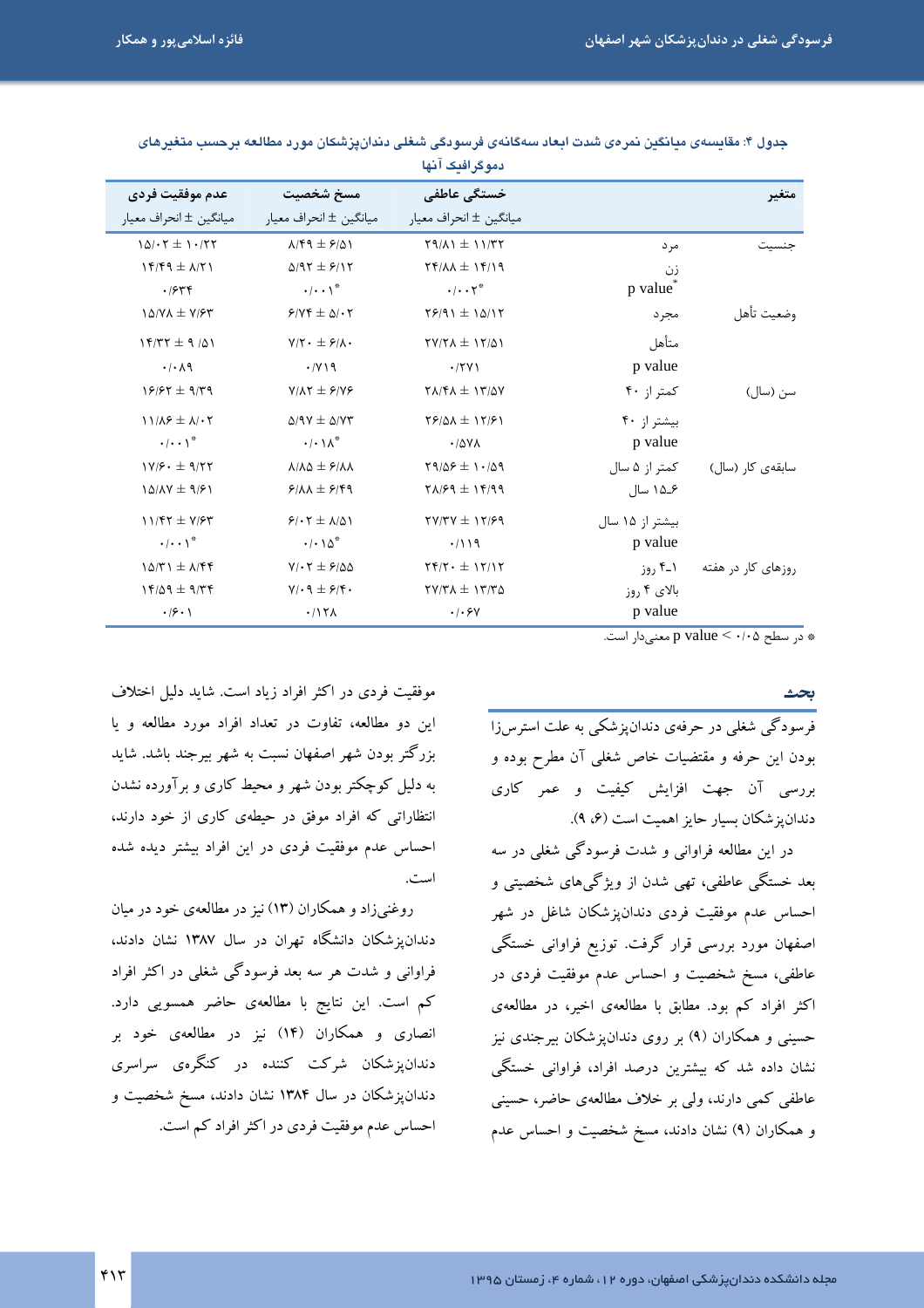حسینی و همکاران (۹) نشان دادند، از لحاظ شدت خستگی عاطفی در بیشتر افراد کم، ولی شدت مسخ شخصیت در بیشتر افراد زیاد و شدت احساس عدم موفقیت فردی تقریباً در تمام افراد زیاد بود. جنگجو (۱۵) در پژوهش خود در ۱۴۵ نفر از دندانپزشکان شهر کرمان در سال ۱۳۹۰ به این نتیجه رسید که شدت خستگی عاطفی و مسخ شخصیت در بیشتر افراد کم، ولی شدت احساس عدم موفقیت فردی در بیشتر افراد (۷۶ درصد) زیاد بود. نتایج مطالعهى حاضر و همچنين ساير مطالعات انجام شده در ايران نشان داد، در کل شیوع و شدت خستگی عاطفی و مسخ شخصیت در دندانپزشکان ایرانی کم است. ولی در مورد حيطهي احساس عدم موفقيت، اجماع نظر در بين مطالعات وجود نداشت.

فراوانی و شدت خستگی عاطفی و مسخ شخصیت در  $p \leq \cdot$ ارتباط با جنس، رابطهی معنیداری وجود داشت (۰/۰۵ $p \leq$ value) و فراوانی و شدت خستگی عاطفی و مسخ شخصیت در مردان بیشتر بود. این نتایج میتواند به این دلیل باشد که طبق نتایج بدست آمده در این مطالعه، تعداد روزهای کاری و همچنین سابقهی کاری در مردان بیشتر بود، لذا فرسودگی بیشتری نیز در این گروه مشاهده گردیده است. طبق تحقیق Brake و همکاران (۱۷)، ساعات کاری و تعداد پذیرش بیمار در میان دندانپزشکان مرد بیشتر است. همچنین اکثراً مردها مسؤولیت بیشتری از لحاظ درآمدی در خانواده دارند و کار کردن مرد به عنوان یک وظیفهی شغلی در خانواده است که این عوامل خود باعث ایجاد استرس بیشتر در این افراد می شود (۱۸). همچنین Denton و همکاران (۱۱) گزارش کردند رضایت شغلی در میان زنان بیشتر است و زنان انگیزهی بیشتری برای درمان بهتر بیمار خود دارند و لذا کمتر در حیطهی شغلی خود دچار واکنشهای مربوط به مسخ شخصیت در رابطه با بیمار خود میگردند، به اصطلاح هر کاری بتوانند برای درمان بیمار خود انجام میدهند، بنابراین این افراد کمتر دچار مسخ شخصيتي مي گر دند.

وضعيت تأهل نيز تنها با فراواني احساس عدم موفقيت فردی ارتباط معنیداری داشت که افراد متأهل کمتر احساس عدم موفقیت را تجربه میکنند. بر خلاف این مطالعه، حسینی و همکاران (۹) و جنگجو (۱۵) میان جنس افراد و وضعیت تأهل آنها با ابعاد فرسودگی شغلی رابطهی معنیداری مشاهده نکردند. شاید علت تفاوت نتایج حاضر با نتايج اين مطالعات را بتوان، به اختلاف در حجم نمونههاى مورد بررسی مربوط دانست. میتوان گفت چون افراد متأهل از مهارتهای ارتباطی بهتری برخوردار هستند و قدرت تأثیرگذاری و کنترل بر محیط اطراف در محل کار که یکی از عوامل مهم بر احساس موفقیت فردی است را دارند (۱۹)، فرسودگي کمتري را تجربه مي کنند.

میان سن افراد با فراوانی و شدت احساس مسخ شخصیت و عدم موفقیت فردی رابطهی معکوس و معنبیدار وجود داشت. مطابق با این مطالعه، طوبایی و همکاران (۲۰) نیز نشان دادند شاغلین جوان، رضایتمندی شغلی کمتری دارند. در یژوهشی که در انگلستان (۱۱) نیز انجام گرفت افزایش مشکلات مربوط به فشار کار را در دندان،یزشکان جوان و دانشجویان گزارش کردهاند. مشابه همین نتایج، Newbury-Birch و همکاران (۲۱) نیز در سال ۲۰۰۲ نشان دادند بیشتر دندان یز شکان در سال های نخست اشتغال خود، درگیر فشارهای گوناگونی هستند، که باعث نبود رضایت و ناهنجاریهایی چون اضطراب و افسردگی در آنها میشود. در مطالعهی حسینی و همکاران (۹) نیز و افراد بالای ۴۵ سال احساس مسخ شخصیت کمتری دیده می شد.

در ارتباط با تعداد سنوات سابقهی کاری افراد نیز این مطالعه نشان داد، فرسودگی شغلی در افراد با سابقهی کاری بیشتر، کمتر بود و بیشترین نمرهی فراوانی و شدت در افراد با سابقهی کاری کمتر از ۵ سال مشاهده شد. تمامی مطالعات موجود در مورد ارتباط فرسودگی شغلی با مقدار سابقهی کاری مشابه با مطالعهی اخیر بود (۱۶، ۱۹، ۲۲).

افزایش تعداد سال سابقهی کاری افراد و بیشتر شدن تجربه در محیط کار، باعث میشود فرد بهتر با مسایل و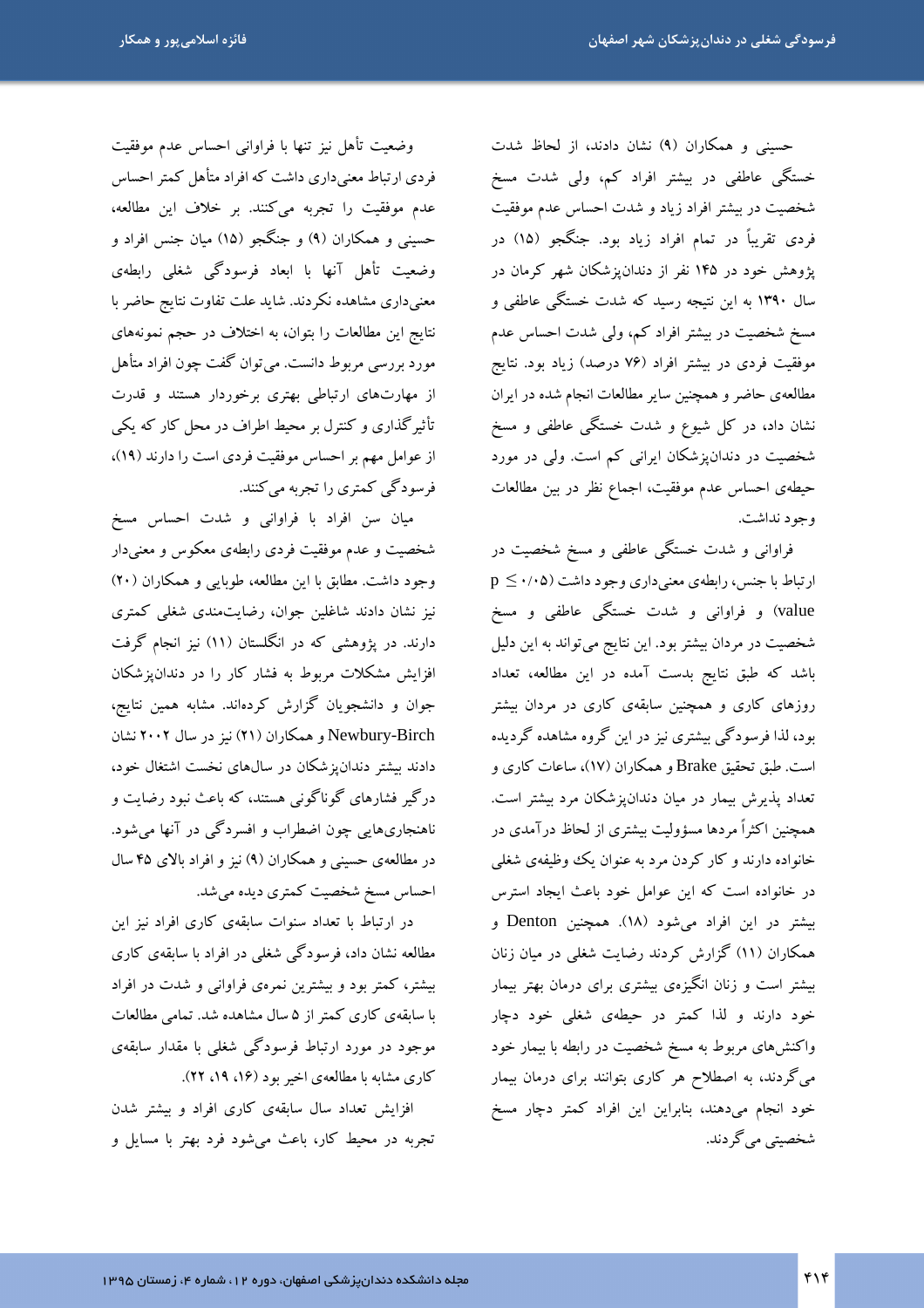یررسے عوامل مؤثر پر فرسودگے شغلے نیز در دندان یزشکان

نتايج زير بدست آمد. ١- فراواني و شدت خستگي عاطفي و

مسخ شخصیت در مردان بیشتر بود. ۲– وضعیت تأهل نیز بر

فراوانی عدم موفقیت فردی تأثیر گذار بوده و در افراد مجرد

بیشتر است. ۳- افراد با سن و سابقهی کاری بیشتر، کمتر

دچار فراوانی و شدت ابعاد فرسودگی شغلی میشوند. بر این

اساس پیشنهاد میگردد جهت توانمندی بیشتر افراد در مواجهه با مشکلات شغلبی دندان یز شکبی به خصوص در افراد

جوان و یا تازه فارغ|لتحصیل شده، با برگزاری کارگاهها و

دورههای آموزشی مناسب و استفاده از تجربیات افراد با

سابقهی کاری بیشتر، پدیدهی فرسودگی شغلی را در

دندان یز شکان به حداقل رسانبده و در نتیجه، زمینهی ارتقای کیفیت خدمات دندان پزشکی و افزایش طول عمر کاری این

\* این مقاله حاصل طرح تحقیقاتی شماره ۳۹۳۲۹۵ بوده و

کلیه حقوق این طرح برای دانشکده دندانپزشکی دانشگاه

مشکلات محبط کاری خود آشنا شده و بهتر می تواند بر آنها کنترل داشته باشد که این خود باعث کاهش فرسودگی شغلي مي شو د (۹).

از آنجایی که فعالیتهای جانبی از جمله ورزش و پا فعالیتهای یژوهشی و آموزشی در کنار شغل ثابت دندانپزشکی میتواند با ایجاد تنوع و همچنین ارتقای سلامت جسمی و روحی بر فرسودگی شغلی دندان پزشکان تأثیر داشته باشد، لذا میتوان عدم بررسی این متغیرها را از محدودیتهای این مطالعه عنوان نمود، که پیشنهاد میگردد به بررسی این عوامل پرداخته شود. همچنین بررسی تأثیر کار در شهرهای کوچک و بزرگ بر روی فرسودگی شغلی با طراحی مطالعات وسیع تری در سطح استان و کشور می تواند، بررسی عوامل مؤثر بر این پدیده مفید واقع گردد.

نتيجەگىرگ

.<br>با توجه به نتایج این مطالعه، فرسودگی شغلی در هر سه بعد آن در بین دندان یز شکان شاغل در شهر اصفهان چه از لحاظ .<br>فراوانی و چه از لحاظ شدت، میزان کمی را نشان داد. در

#### **References**

- 1. Brusaferro S, Agnoletto AP, Gubian F, Balestrieri M. Use of the Maslach Burnout Inventory to support Health Care Workers management in hospital. J Prevent Med Hygiene 2000; 41: 18-23.
- 2. Rada RE, Johnson-Leong C. Stress, burnout, anxiety and depression among dentists. J Am Dent Assoc 2004; 135(6): 788-94.
- 3. Myers HL, Myers LB. It's difficult being a dentist': stress and health in the general dental practitioner. Br Dent J 2004; 197(2): 89-93.
- 4. Falchi V, Baron H, Burnett F. Burnout and satisfaction survey. Health 2009; 29(6): 12-5.

افراد را فراهم آورد.

| علوم پزشکی اصفهان محفوظ است.

- 5. Maslach C, Jackson SE, Leiter MP. Maslach burnout inventory manual. 3rd ed. Menlo Park, CA: Mind Garden, Inc.; 2010.
- 6. Al-Mobbeeriek HF, Al-Mobberiek AF. Burnout among dental academics and non-academics in riyadh and eastern province, Saudi Arabia. J Pak Dent Assoc 2011; 20(4); 199-205.
- 7. Kaney S. Sources of stress for orthodontic practitioners. Br J Orthod 1999; 26(1): 75-6.
- 8. Humphris G. A review of burnout in dentists. Dent Update 1998; 25(9): 392-6.
- 9. Hoseini MH, Sharifzadeh GH, Khazaie T. Occupational burnout in Birjand dentists. J of Dent Med 2011; 24(2): 113-20. [In Persian].
- 10. Cooper CL, Watts J, Kelly M. Job satisfaction, mental health, and job stressors among general dental practitioners in the UK. Br Dent J 1987; 162(2): 77-81.
- 11. Denton DA, Newton JT, Bower EJ. Occupational burnout and work engagement: a national survey of dentists in the United Kingdom. Br Dent J 2008; 205(7): E13.
- 12. Brake HT, Bouman AM, Gorter R, Hoogstraten J, Eijkman M. Professional burnout and work engagement among dentists. Eur J Oral Sci 2007; 115(3): 180-5.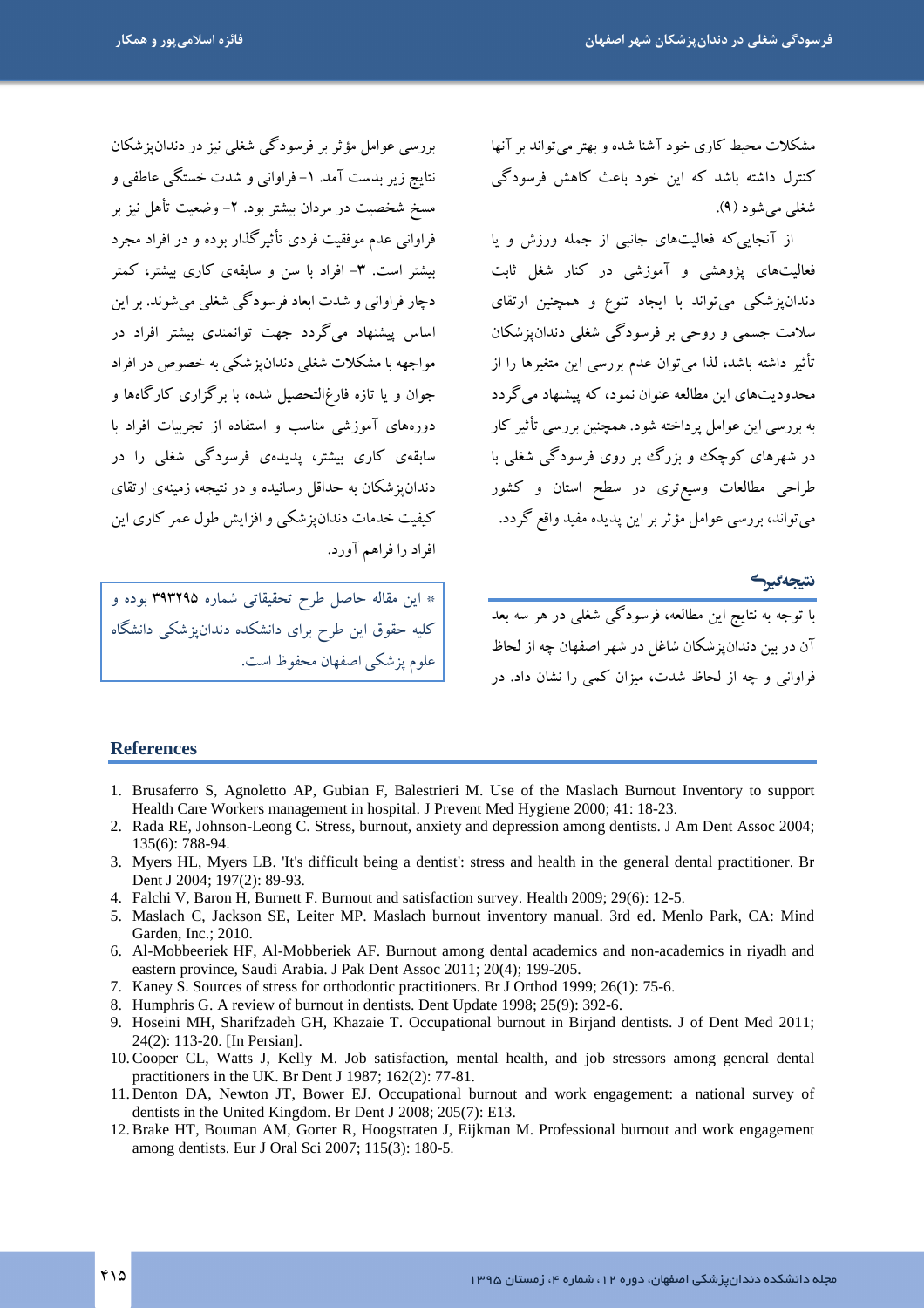- 13.Roghanizad N, Vatanpoor M, Sharifi V, Seddigh Oraee SN, Abbasi M. Investigation of burn-out syndrome and its related factors among academicians of Islamic Azad University-Dental Branch in 2008. Majallah-I-Dandanpizishki. 2013; 25(1): 45-52. [In Persian].
- 14. Ansari Lari H, Alizadeh Gharaei M. Evaluation of burnout and related factors in participant dentists in international Iranian dentistry congress in year 2005 [Thesis]. Tehran, Iran: Islamic Azad University Central Tehran Branch; 2006. [In Persian].
- 15.Jangju A. Evaluation of professional burnout among dentists in Kerman [Thesis]. School of Dentistry, Kerman University of Medical Sciences; 2012. [In Persian].
- 16. Akbari R, Ghafar Samar R, Kiany GR, Eghtesadi AR. Factorial validity and psychometric properties of maslach burnout inventory the Persian version. Journal of Knowledge & Health 2011; 6(3):1-8.
- 17.Brake H, Eijkman M, Hoogstraten J, Gorter R. Dentists' self- assessment of burnout: an internet feedback tool. Int Dent J 2005; 55(3): 119-26.
- 18. Ayers KM, Thomson WM, Rich AM, Newton JT. Gender differences in dentists' working practices and job satisfaction. J Dent 2008; 36(5): 343-50.
- 19. Abdi H, Shahbazi L. Correlation between occupation stress in nurses at intensive care unit with job burnout. J Shahid Sadoughi Univ Med Sci 2001; 3(9): 58-63.
- 20. Toubaei S, Daghighafkar M, Haghshenas H. Occupational burnout relation with emotional health and personal characteristics among dentist. Journal of Dentistry 2010; 10(4): 348-55.
- 21. Newbury-Birch D, Lowry RJ, Kamali F. The changing patterns of drinking, illicit drug use, stress, anxiety and depression in dental students in a UK dental school: a longitudinal study. Br Dent J 2002; 192(11): 646- 9.
- 22. Alemany Martínez A, Berini Aytés L, Gay Escoda C. The burnout syndrome and associated personality disturbances. The study in three graduate programs in Dentistry at the University of Barcelona. Med Oral Patol Oral Cir Bucal 2008; 13(7): E444-50.